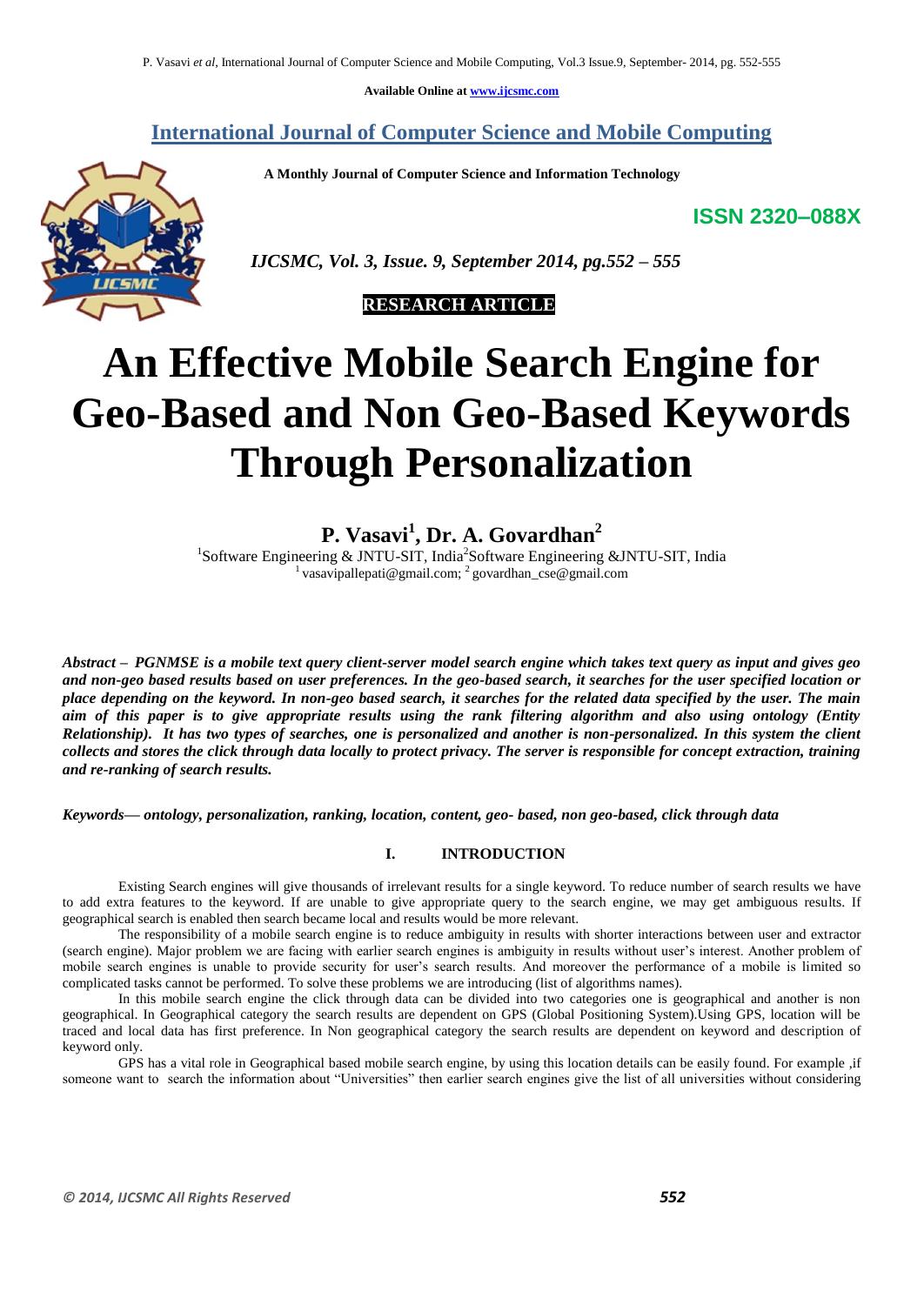P. Vasavi *et al*, International Journal of Computer Science and Mobile Computing, Vol.3 Issue.9, September- 2014, pg. 552-555

the his/her location whereas PGNMSE first locates user ,then gives nearby "Universities" based on ranking algorithms. So that the user can get more relevant information rather than bundles of irrelevant search results.

In this mobile search engine the search results should be produced by combining Geographical and Non geographical preferences into personalization process .In the personalization process for the same keyword it gives different results for different users as long as preferences and interests are not same. For this process we need to maintain the profile of all the users who are registered in the PGNMSE .User profile should contain the details of user location, preferences, and interests.

The Admin can upload data related to both Geographical and Non geographical information. This paper also gives security to the user search data by ranking or number of views count is limited to that user only. Even though users don't want to acknowledge his/her interests and preferences directly, they can be learned from history of user's personal search. Even if the users interest changes, according to that re-ranking is done over the search queries. For example, if someone searches for hotel nearby for once they may look for less costly hotels and some other time they may look for luxurious hotels, it depends on individual's interest only. According to that re-ranking of search result varied from one time to other time.

## **II. LITERATURE SURVEY**

From the first search engine "Archie" onwards so many search engines became popular because of more number of users and bundles of data to be search. Search engines like Google and Yahoo became more popular because of their efficiency in search results, and provide quality content for instant queries. Even these search engines are not convenient for mobile users because user may not have more time and more space while searching for a query. Now a day's no one is stick to one place he/she has to move one place to another. In this situation mobility of search engine is necessary .To achieve users expectations some algorithms are introduced. These algorithms works on the basis of GPS (Global Positioning System) .

#### **Identifying geo-graphical queries in the given keyword/phrase:**

Many of the geographical-queries contain at least one geo-keyword; others may be geo or non geo. Thus for each query we decide it as geo based on its geographic content. We may have geo queries with non geo terms.

The queries that user going to search are basically three types.

- 1. Navigational queries: These queries contain keywords related to a part of website URL, which results to a website on one strike.
- 2. Informational queries: These are of many categories based on keyword, to know more about something or somebody we use this type of queries. Here to get a perfect answer for your query you need to go through more than one result.
- 3. Transactional queries: These queries include downloading of resources like documents, media etc

## **1. Related work:**

Mostly all search engines will produce similar results to all users, even different users may search for different information .For example a computer science student want to search for "tree" to know tree concepts in data structures, while a play school kid use the same keyword to draw a tree and a business man searches for Mind tree to know the stock price using the same keyword. Click tools are important in analyzing data for tracking user action on search engine.

This paper will give an approach to re-ranking algorithm which does not need any implicit feedback from the user. Re-ranking is obtained from the collection of click events to train content weight vectors, location weight vectors. Location weight vector is incremented per each visit tracked by GPS. Content weight vector is incremented per each click of user. The number of views of particular search result and search result are sending to search engine for each click. To locate user, GPS is used. GPS gives the latitude and longitude value pairs to train the ranking function in location based search.

## **2. Modules:**

#### **2.1 Ontology:**

Ontology consists of relatively generic knowledge that can be reused by different types of application. Click through data can be classified into 2 types.

# **a. Content ontology:**

If a query is repeated to search then that would store in the web snippet as most preferred by the user.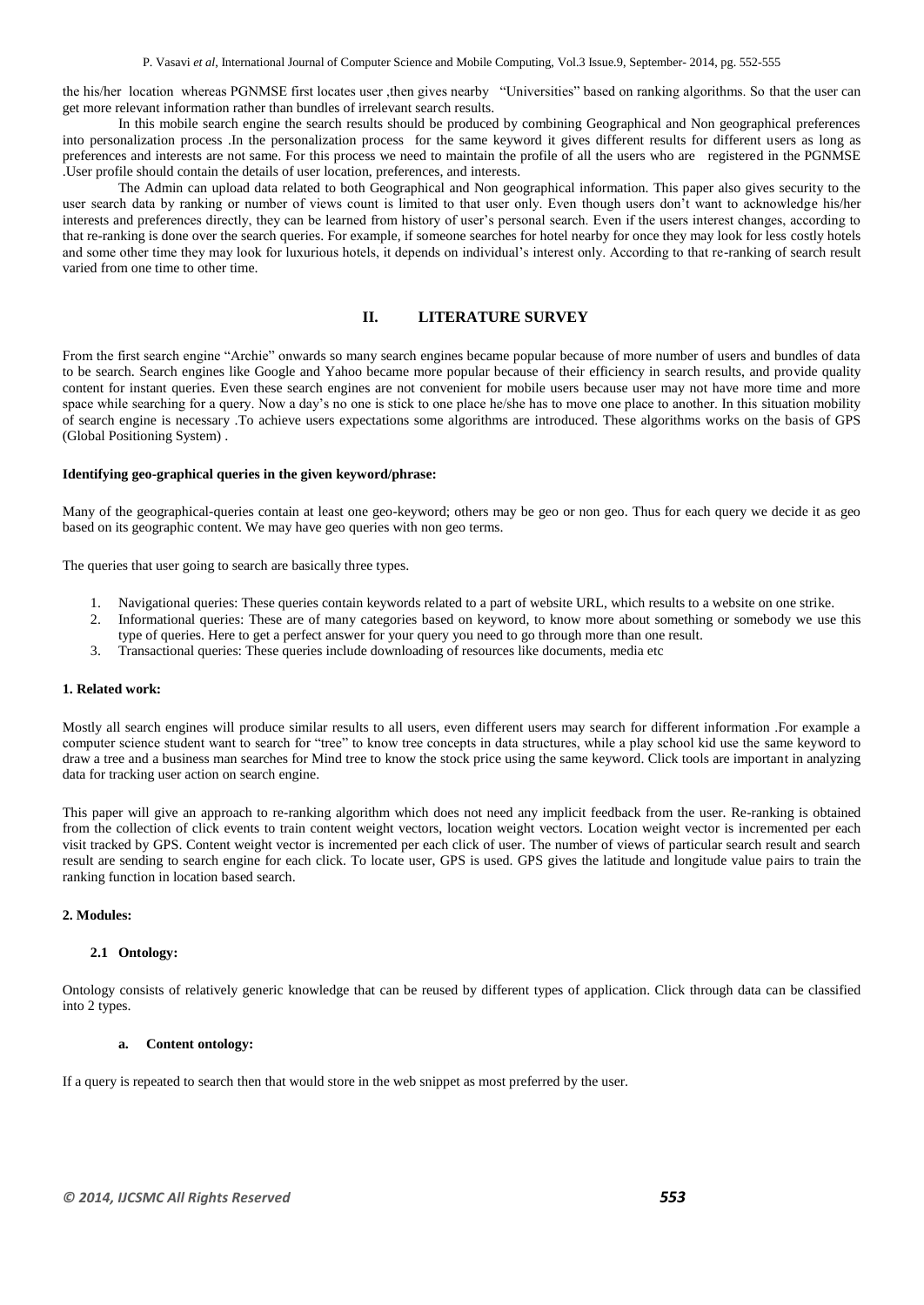P. Vasavi *et al*, International Journal of Computer Science and Mobile Computing, Vol.3 Issue.9, September- 2014, pg. 552-555

#### **b. Location ontology:**

If a given keyword/phrase is present in the predefined web document then the location will be stored as a result. For each query the location related string can be extracted, then it will compare with the predefined stored location and keyword/phrase if it matches it is location ontology.

## **2.2 User interest profiling and extraction of user preferences:**

Earlier search engines will not provide accurate results from abundant search results because those search engines not considering user interests. But proposed system will maintain the profile of user interest and provide a solution for personalization by extracting the profiles of user interests.

#### **2.3 Personalized Re-Ranking functions**

There are two types of weight vectors which can decide ranking of web documents in abundant documents. Those are content weight vector and location weight vector. Location weight vector can be calculated through latitude and longitude pair values. These value pairs can be tracked by GPS. So that location weight vector can be incremented.

#### **3 Algorithms:**

#### **3.1 Kokono search algorithm:**

Location based search method is based on the distance between user's locations and location present in the query. The location of the user can be tracked through their latitude and longitude value pairs. By using these pairs the users nearby location can be found easily. The comparison of kokono search and keyword based search overlooked above 26% of location based information.

#### **3.2 Joachims search algorithm:**

This algorithm is used for extraction of click through data by the optimization of quality of search engine. If the search engine retrieves a set of results for a query, and that list of documents  $d_a$ ,  $d_b$ ,  $d_c$ ... in the result set must be viewed by the user in an order of  $d_a$ ,  $d_b$  where  $d_a$ 's rank >  $d_b$ 's rank.

### **3.3 OMF profiling:**

To build personalize search engine for mobile users, user preferences are organized in ontology based and multi-facet user profile, rank adaptation methods are used for future results.

#### **3.4 SpyNB algorithm:**

Spy Naïve Bayes method produce a set of user preferences those are send to RSVM. The set contains positive and negative data sets. Positive data set contains clicked documents and unlabelled documents which are not preferred by the user. SpyNB generates a new data set called negative data set by combining positive and unlabelled data sets. These generated data sets are helpful to find accurate preferences of user.

## **III. CONCLUSION & FUTURE WORK**

Extracting the user preferences on both location and content on the user click through data will be done by PGNMSE. It also contains ontology based user preferences, multi- facet user profile and rank adaption methods for future results. This search engine will collect additional data, repeatedly examine the recently obtained data and address privacy issues. For user mobility it includes location based mobile search by using GPS locations, it helps to improve retrieval effectiveness. PGNMSE works more precise and efficiently along with the appropriate results.

WWW (World Wide Web) has reached a size where it becoming increasingly challenging to satisfy user information needs. The user looking for search results those should give appropriate and more relevant information. For that user has added the additional phrases to keyword which helps to get accurate and user preferred results. Future work is to identify the user alike queries and their results by query based recommendation procedures. For further enhancement of personalization effectiveness of PGNMSE exploit the regular travel patterns and query patterns from click through data and GPS.